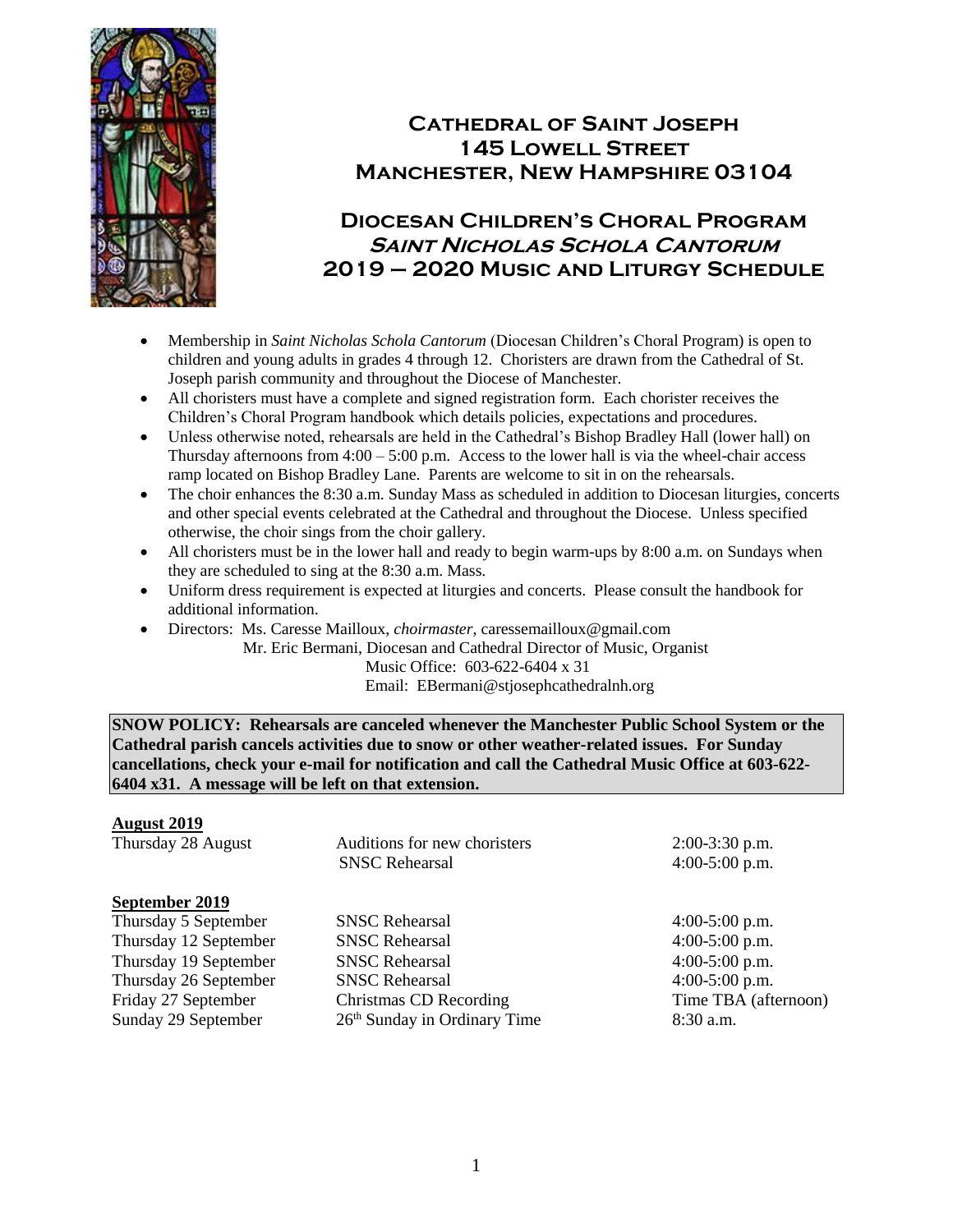#### **October 2019**

Thursday 31 October **NO REHEARSAL**

### **November 2019**

### **December 2019**

### **January 2020**

Thursday 2 January **NO REHEARAL** Thursday 9 January Thursday 16 January Thursday 23 January Sunday 26 January Thursday 30 January

#### **February 2020**

Thursday 6 February S Thursday 13 February S Sunday 16 February 6<br>Thursday 20 February 6 Thursday 20 February Thursday 27 February **F** 

Thursday 3 October SNSC Rehearsal 4:00-5:00 p.m. Friday 4 October Christmas CD Recording Time TBA (afternoon) Thursday 10 October SNSC Rehearsal 4:00-5:00 p.m. Thursday 17 October SNSC Rehearsal 4:00-5:00 p.m. Sunday 20 October 29<sup>th</sup> Sunday in Ordinary Time 8:30 a.m. Thursday 24 October SNSC Rehearsal 4:00-5:00 p.m.

Friday 1 November Solemnity of All Saints 6:00 p.m. Thursday 7 November SNSC Rehearsal 4:00-5:00 p.m. Thursday 14 November SNSC Rehearsal 4:00-5:00 p.m. Thursday 21 November SNSC Rehearsal 4:00-5:00 p.m. Friday 22 November Feast of St. Cecilia – Happy Feast Day! Sunday 24 November Solemnity of Christ the King 8:30 a.m. Thursday 28 November Happy and Blessed Thanksgiving!

| Thursday 5 December   | <b>SNSC Rehearsal</b>                      | $4:00-5:00$ p.m. |
|-----------------------|--------------------------------------------|------------------|
| Thursday 12 December  | <b>SNSC Rehearsal</b>                      | 4:00-5:00 p.m.   |
| Saturday 14 December  | Cathedral Concert Series: Handel's Messiah | $1:00$ p.m.      |
|                       | at the Rex Theater, Amherst Street         | $7:30$ p.m.      |
| Thursday 19 December  | <b>SNSC Rehearsal</b>                      | $4:00-5:00$ p.m. |
| Sunday 22 December    | <b>Advent IV</b>                           | $8:30$ a.m.      |
| Wednesday 25 December | Nativity of Our Lord - Merry Christmas!    |                  |
| Thursday 26 December  | <b>NO REHEARSAL</b>                        |                  |

| SNSC Rehearsal                          | $4:00-5:00$ p.m. |
|-----------------------------------------|------------------|
| SNSC Rehearsal                          | 4:00-5:00 p.m.   |
| SNSC Rehearsal                          | $4:00-5:00$ p.m. |
| 3 <sup>rd</sup> Sunday in Ordinary Time | $8:30$ a.m.      |
| SNSC Rehearsal                          | 4:00-5:00 p.m.   |
|                                         |                  |

| SNSC Rehearsal                         | $4:00-5:00$ p.m |
|----------------------------------------|-----------------|
| SNSC Rehearsal                         | $4:00-5:00$ p.m |
| <sup>5th</sup> Sunday in Ordinary Time | $8:30$ a.m.     |
| SNSC Rehearsal                         | $4:00-5:00$ p.m |
| FEBRUARY VACATION   NO REHEARSAL       |                 |